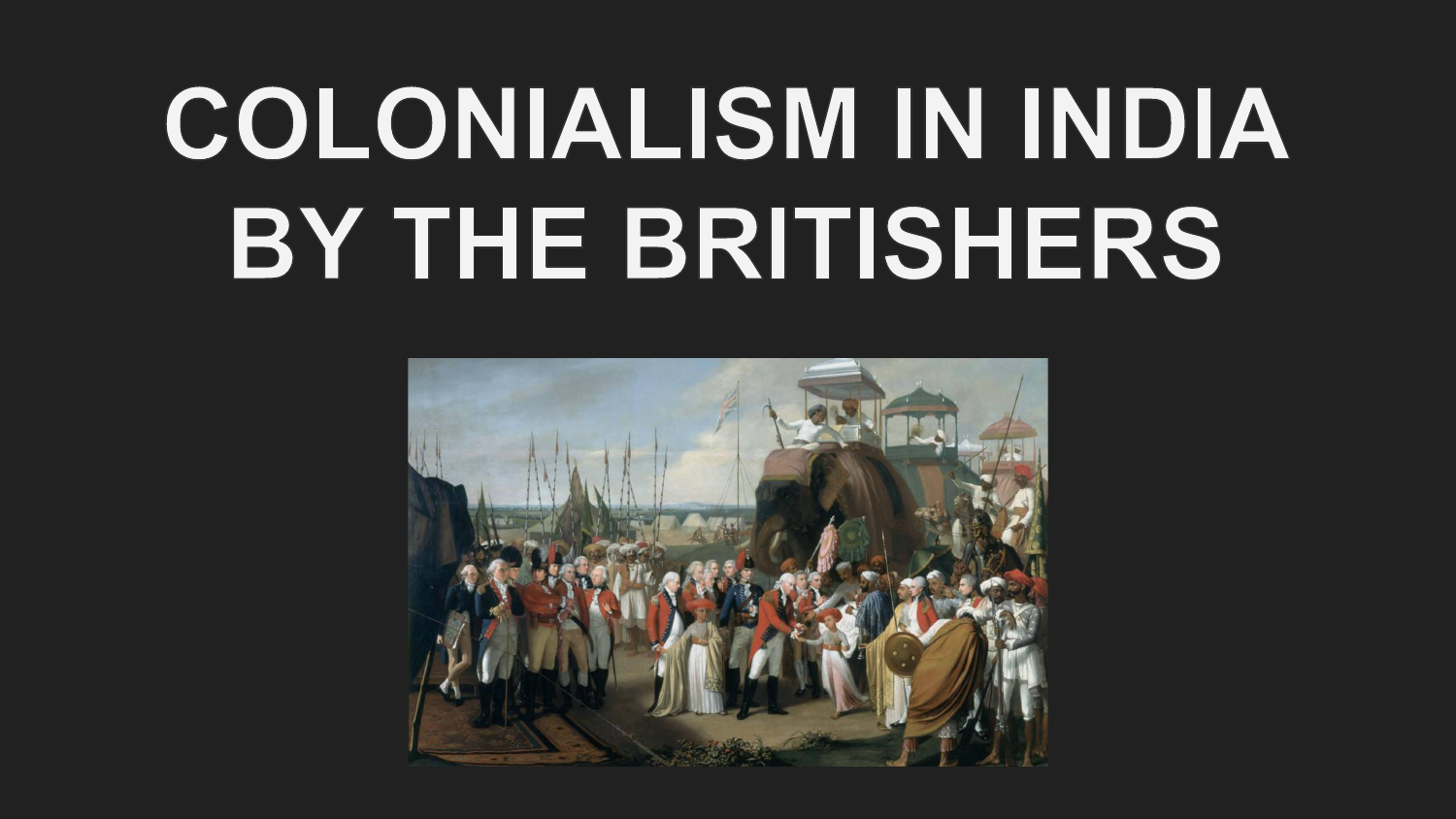## **British India During World War I**

During [World War I,](https://www.thoughtco.com/world-war-i-introduction-1222118) Britain declared war on Germany on India's

behalf, without consulting Indian leaders. About 1.5 million

Indian soldiers and laborers were serving in the British Indian

Army. A total of 60,000 Indian soldiers were killed or reported

## missing.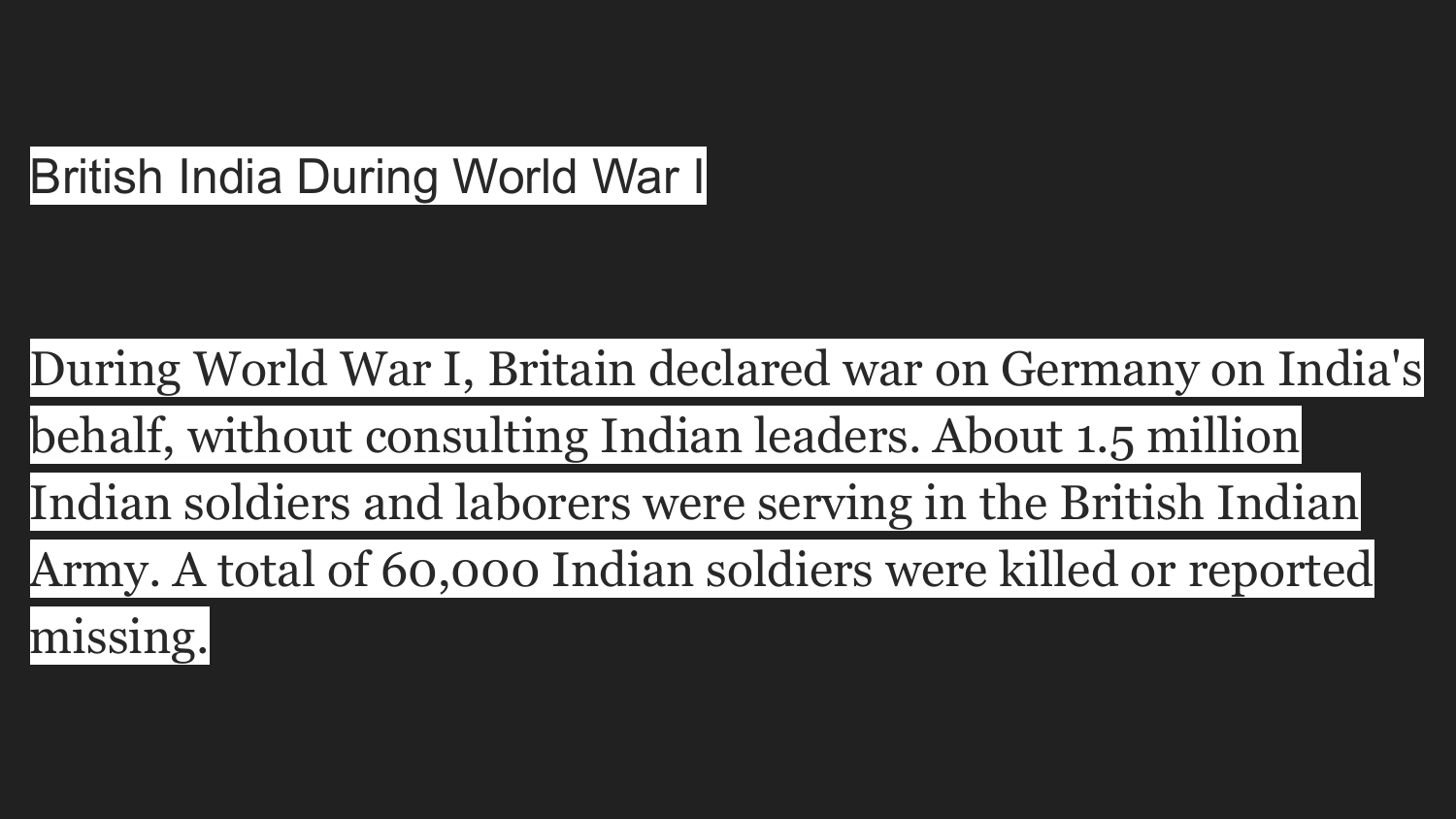## British India During World War II

When [World War II](https://www.thoughtco.com/world-war-ii-in-asia-195787) broke out, India once again contributed hugely to the British war effort. In addition to troops, the princely states donated substantial amounts of cash. By the end of the war, India had an incredible volunteer army of 2.5 million men. About 87,000 Indian soldiers died in combat.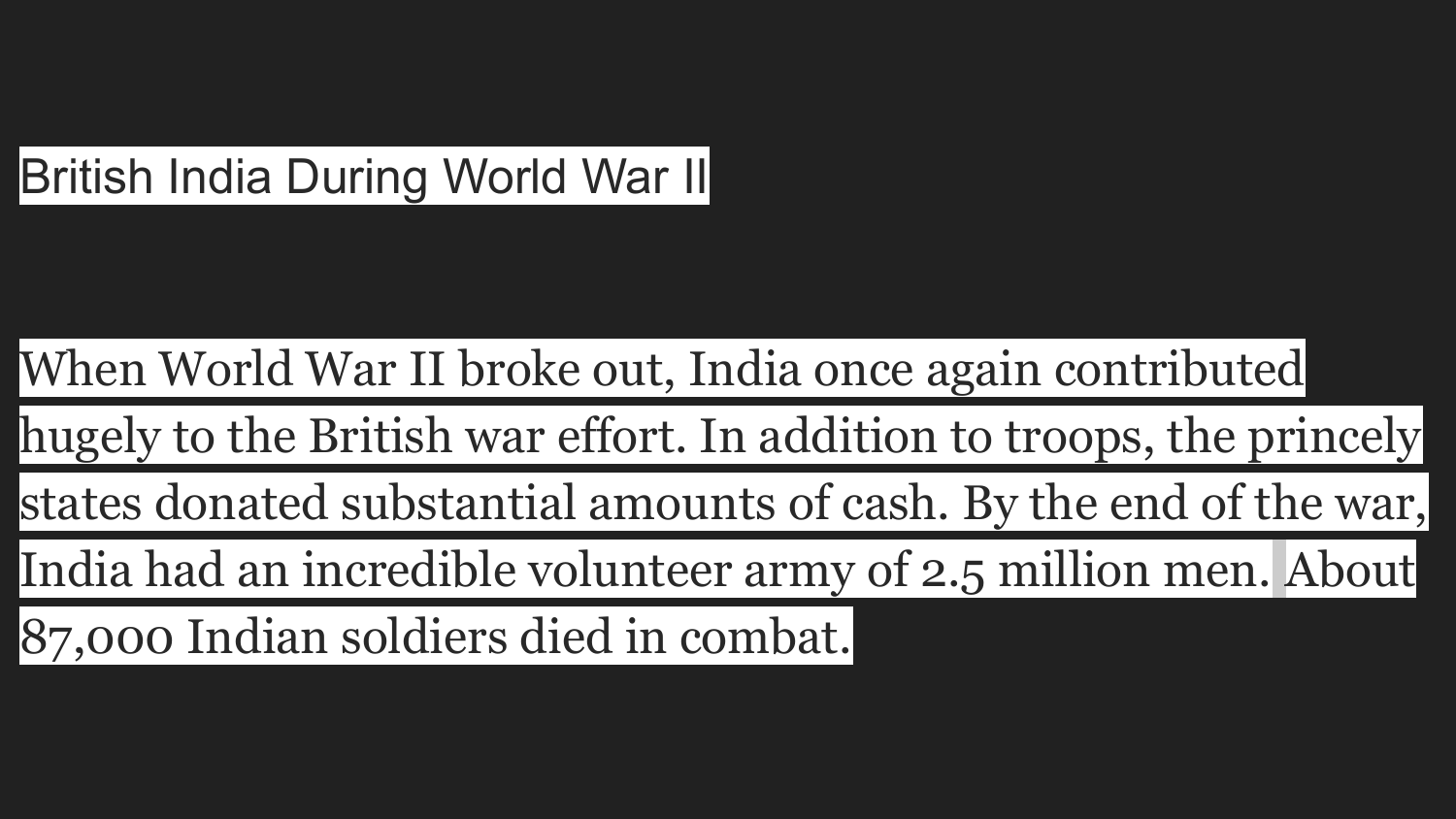Even as [World War II](https://www.thoughtco.com/world-war-ii-overview-2361501) raged on, Gandhi and other members of the Indian National Congress (INC) demonstrated against British rule.

Gandhi and the INC did not trust the British envoy and demanded immediate

independence in return for their cooperation. When the talks broke down, the INC

launched the "Quit India" movement, calling for the immediate withdrawal of Britain from India.

In response, the British arrested the INC's leadership, including Gandhi and his wife. Mass demonstrations were carried out across the country but were crushed by the British Army. Britain may not have realized it, but it was now just a matter of time before the British rule came to an end.